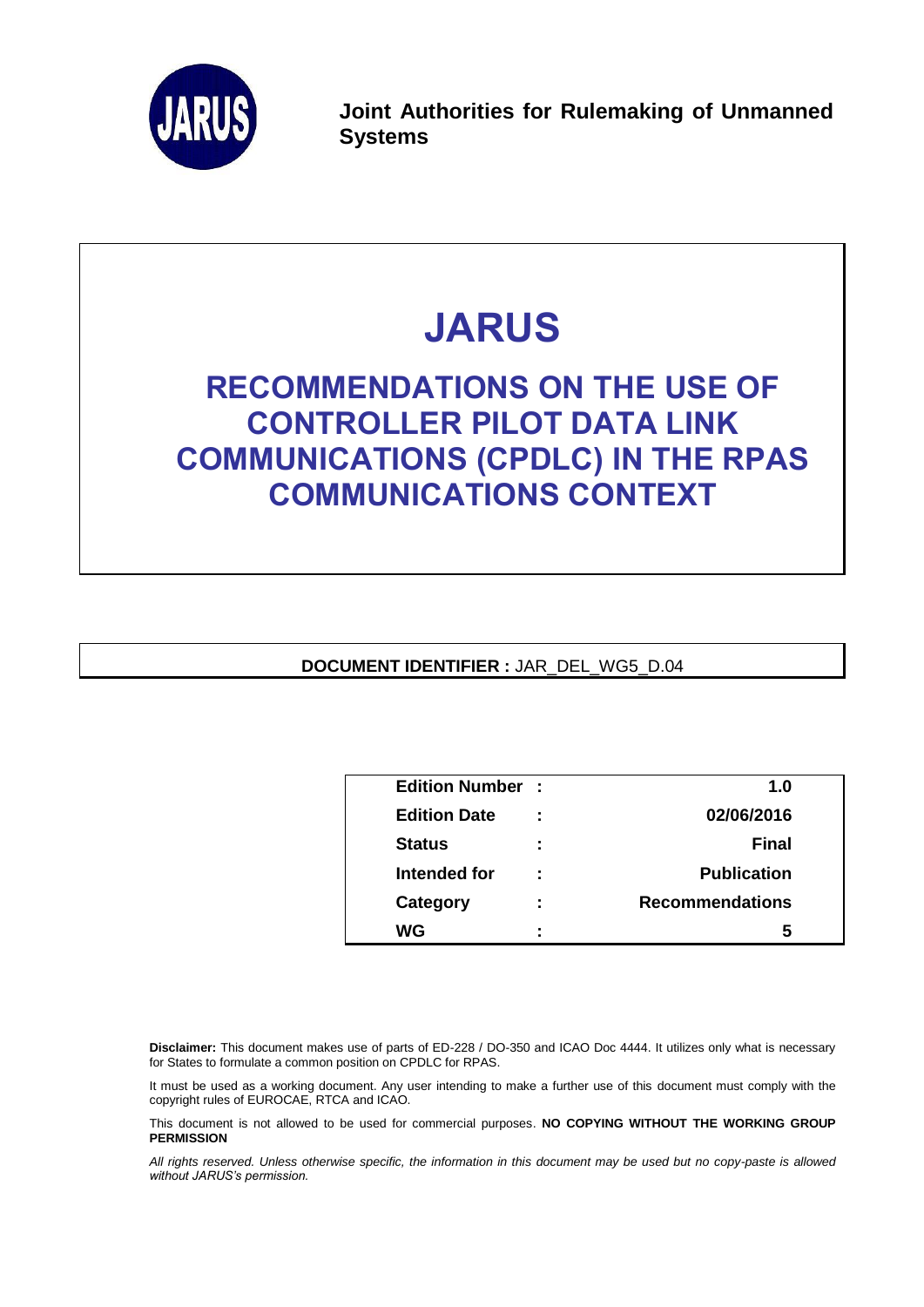## **DOCUMENT CHARACTERISTICS**

| <b>TITLE</b>                |                                                                    |                                                          |  |  |  |
|-----------------------------|--------------------------------------------------------------------|----------------------------------------------------------|--|--|--|
|                             | <b>JARUS</b> Recommendations on the use of                         |                                                          |  |  |  |
|                             |                                                                    | <b>Controller Pilot Data Link Communications (CPDLC)</b> |  |  |  |
|                             |                                                                    | in the RPAS communications context                       |  |  |  |
|                             | <b>Publications Reference:</b>                                     | JAR_doc_07                                               |  |  |  |
|                             | <b>ID Number:</b>                                                  | D.04                                                     |  |  |  |
|                             | <b>Edition:</b>                                                    | V1.0                                                     |  |  |  |
|                             | <b>Edition Date:</b>                                               | 02/06/2016                                               |  |  |  |
|                             | <b>Abstract</b>                                                    |                                                          |  |  |  |
|                             |                                                                    |                                                          |  |  |  |
|                             |                                                                    |                                                          |  |  |  |
|                             |                                                                    |                                                          |  |  |  |
|                             |                                                                    |                                                          |  |  |  |
|                             |                                                                    | <b>Keywords</b>                                          |  |  |  |
|                             |                                                                    |                                                          |  |  |  |
|                             | Data link, application, system, communication, model, architecture |                                                          |  |  |  |
|                             |                                                                    |                                                          |  |  |  |
|                             |                                                                    |                                                          |  |  |  |
| <b>Contact</b><br>Person(s) | <b>Tel</b>                                                         | <b>WG</b>                                                |  |  |  |
| Dominique                   | +32 272 93182                                                      | Leader WG5                                               |  |  |  |
| Colin                       |                                                                    |                                                          |  |  |  |

| <b>STATUS, AUDIENCE AND ACCESSIBILITY</b> |   |                               |  |                                |   |
|-------------------------------------------|---|-------------------------------|--|--------------------------------|---|
| <b>Status</b>                             |   | Intended for                  |  | Accessible via                 |   |
| Working<br>Draft                          |   | <b>General Public</b><br>☑    |  | Intranet                       |   |
| Final                                     | ☑ | ⊠<br><b>JARUS</b> members     |  | Extranet                       |   |
| Proposed<br>Issue                         |   | Restricted<br>□               |  | Web site http://jarus-rpas.org | ☑ |
| Released<br>Issue                         | ☑ | ⊠<br>Internal<br>consultation |  | <b>Share Point</b>             | ☑ |
|                                           |   | П<br>External<br>consultation |  |                                |   |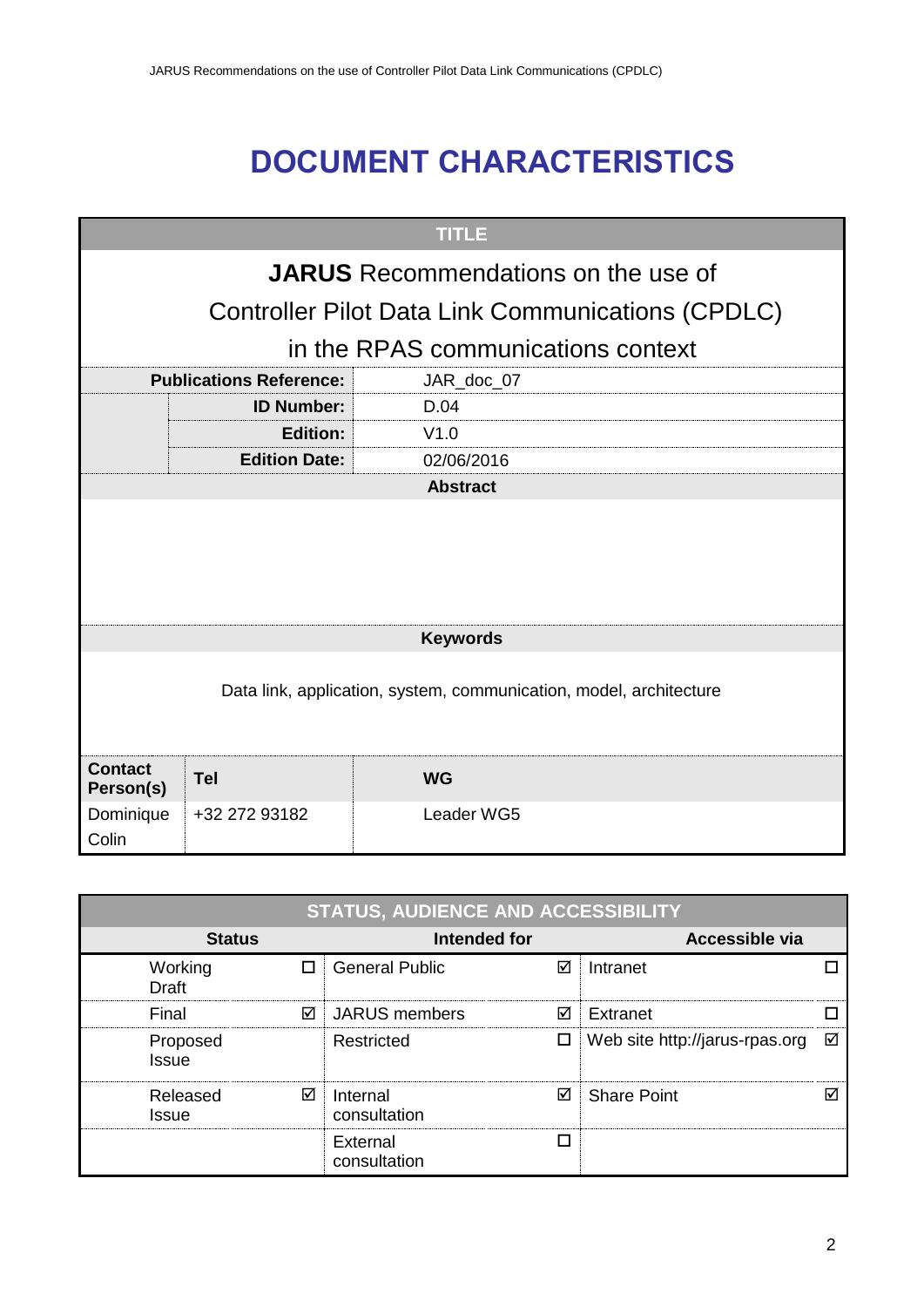## **DOCUMENT APPROVAL**

<span id="page-2-0"></span>The following table identifies the process successively approving the present issue of this document before public publication.

| <b>PROCESS</b>           | <b>NAME WG leader</b>                  | <b>DATE</b> |
|--------------------------|----------------------------------------|-------------|
| WG <sub>5</sub>          | Dominique Colin                        | 04/05/2015  |
| Internal<br>Consultation | $\pmb{\mathfrak{c}}\pmb{\mathfrak{c}}$ | 12/05/2015  |
| External<br>Consultation | $\boldsymbol{\mathfrak{c}}$            | 06/08/2015  |
| Approval<br>Plenary Team | $\epsilon$                             | 15/06/2016  |
| Published                | $\pmb{\mathfrak{c}}$                   | 20/06/2016  |
|                          |                                        |             |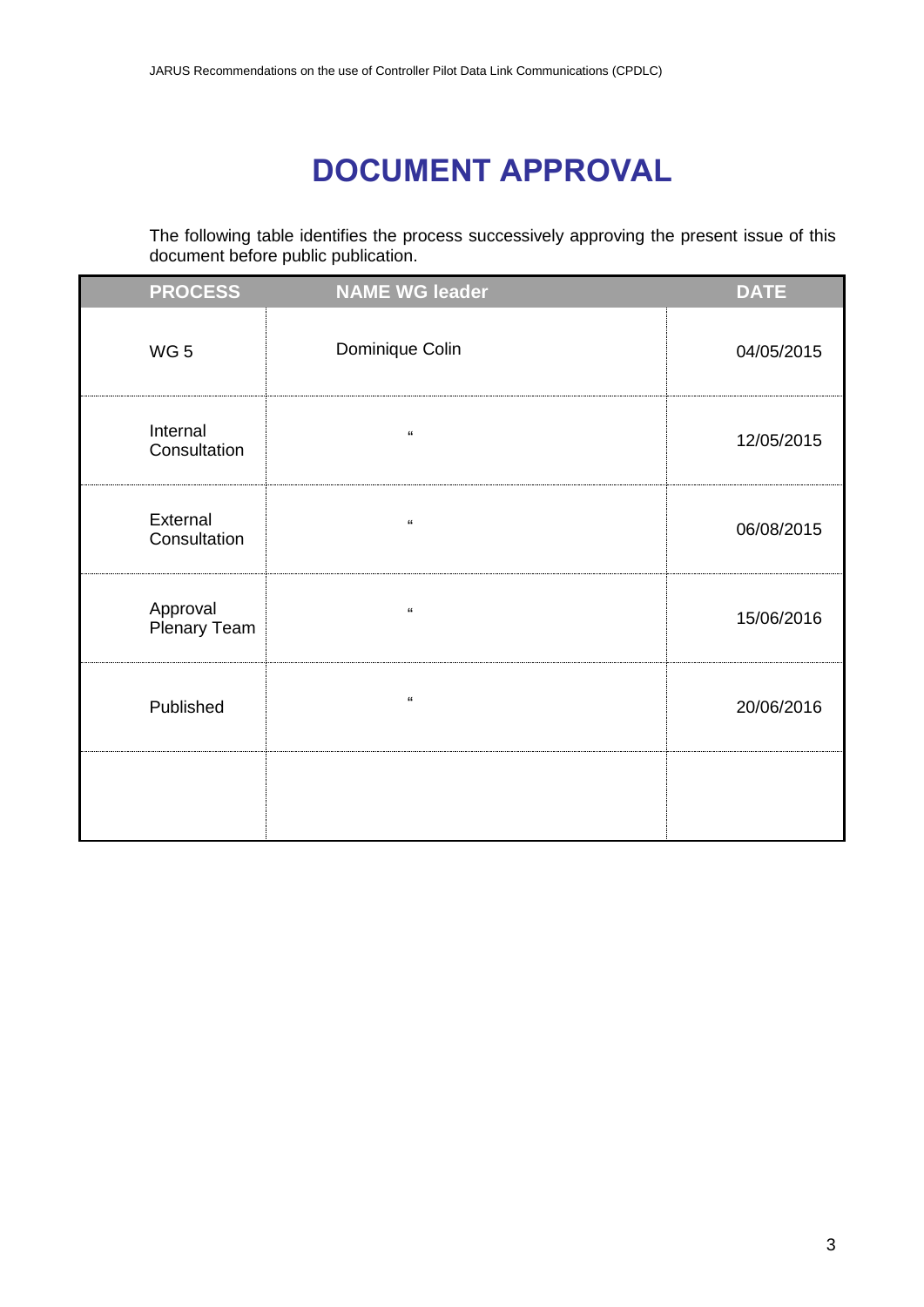## **DOCUMENT CHANGE RECORD**

<span id="page-3-0"></span>The following table records the complete history of the successive editions of the present document.

| <b>EDITION</b><br><b>NUMBER</b> | <b>EDITION</b><br><b>DATE</b> | <b>REASON FOR CHANGE</b> | <b>PAGES AFFECTED</b> |
|---------------------------------|-------------------------------|--------------------------|-----------------------|
|                                 |                               |                          |                       |
|                                 |                               |                          |                       |
|                                 |                               |                          |                       |
|                                 |                               |                          |                       |

| <b>JARUS WG 5</b> |                                |  |  |
|-------------------|--------------------------------|--|--|
|                   | <b>Dominique Colin</b>         |  |  |
|                   | Tel: +32 (0) 2729 9826         |  |  |
|                   | Fax: +32 (0) 2729 9078         |  |  |
|                   | E-mail: contact@jarus-rpas.org |  |  |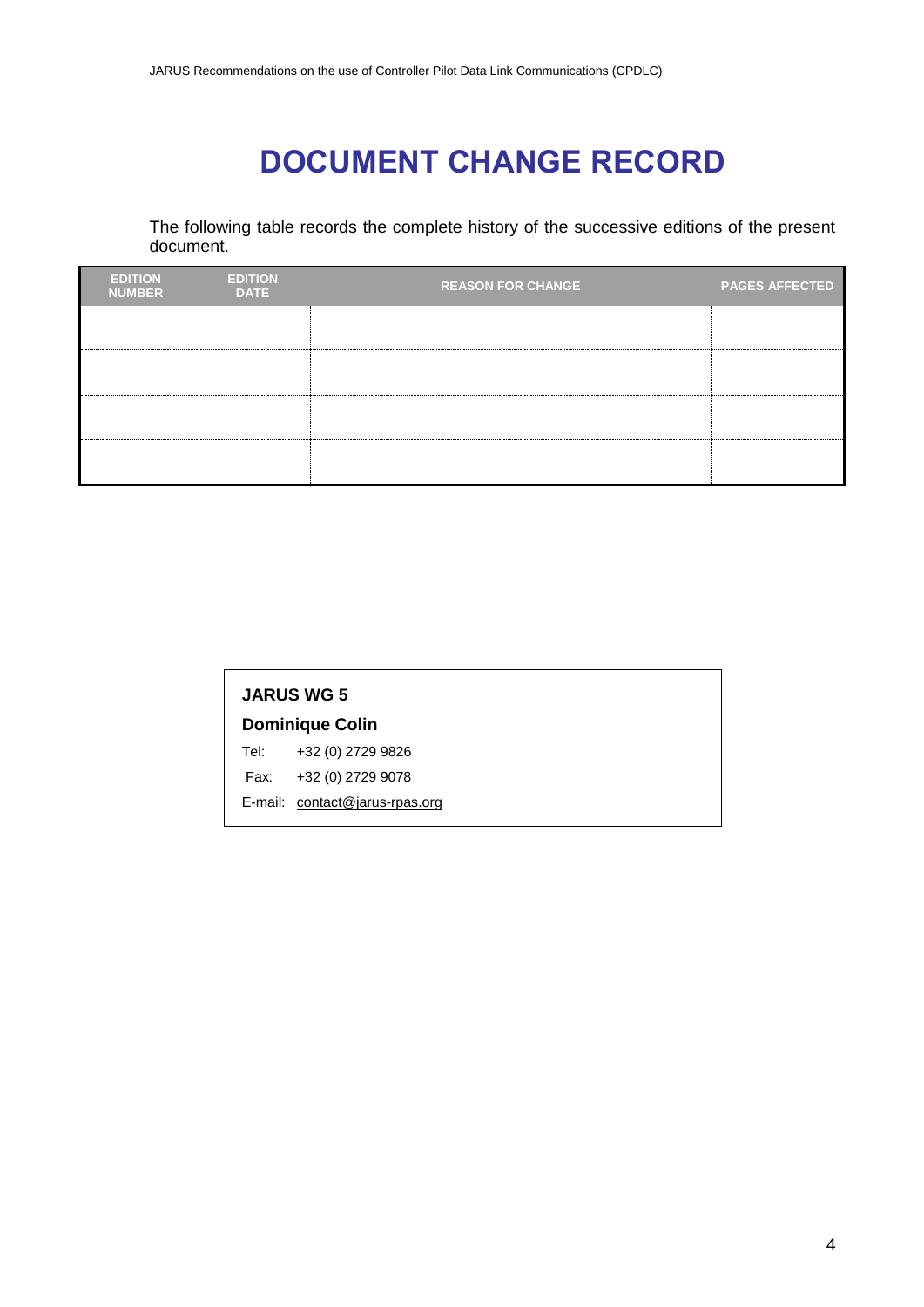## **CONTENTS**

<span id="page-4-0"></span>

| $\mathbf{1}$            |                |  |
|-------------------------|----------------|--|
|                         | 11             |  |
|                         | 1.2            |  |
|                         | 1.3            |  |
|                         | 1.4            |  |
|                         |                |  |
| $2^{\circ}$             |                |  |
|                         | 2.1            |  |
|                         | 2.2            |  |
| $\overline{\mathbf{3}}$ |                |  |
|                         | 3 <sub>1</sub> |  |
|                         | 3.2            |  |
| 4                       |                |  |
|                         | 4.1            |  |
|                         | 4.2            |  |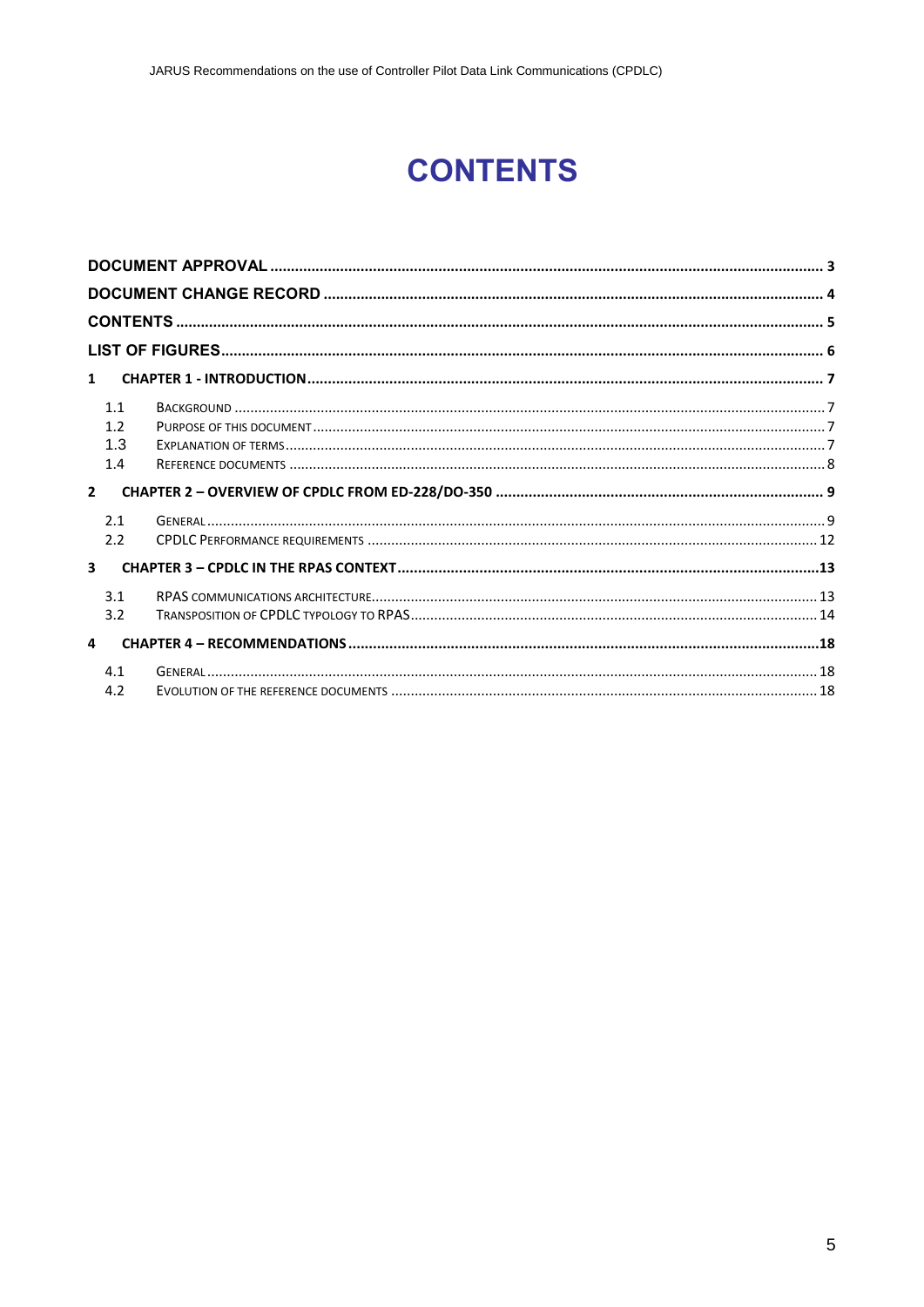## **LIST OF FIGURES**

<span id="page-5-0"></span>

| Figure 2 Performance and allocation model from ED-228 / DO-350  12                       |  |
|------------------------------------------------------------------------------------------|--|
|                                                                                          |  |
| Figure 4 CPDLC application systems and services in the RPAS context (architecture 1). 14 |  |
|                                                                                          |  |
|                                                                                          |  |
|                                                                                          |  |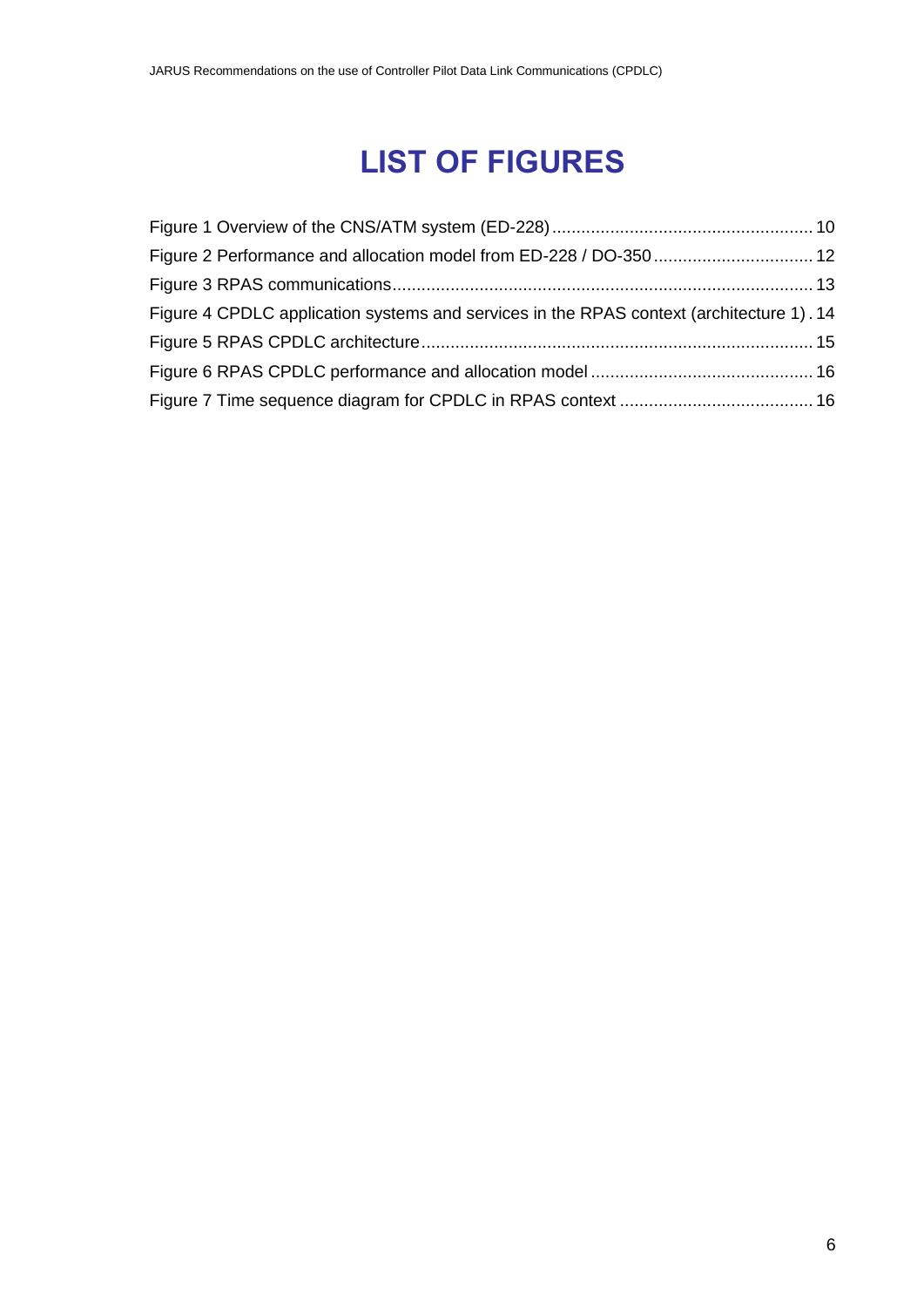## <span id="page-6-0"></span>**1 Chapter 1 - Introduction**

### <span id="page-6-1"></span>**1.1 Background**

- 1.1.1 The CPDLC application provides a means of communication between the controller and pilot, using data link for ATC communication. CPDLC is a mature technology supported by the appropriate spectrum and an increasing number of aircraft capable of using it.
- 1.1.2 CPDLC has been developed and regulated for non-RPAS aviation. It is appropriate to observe how CPDLC is defined and operated today, look at the impact of RPAS on this technology and find the best way to accommodate RPAS in the CPDLC environment.
- 1.1.3 CPDLC is accepted and standardized at the ICAO and regional levels, therefore, it is recommended that any proposed changes to CPDLC be initiated by the ICAO RPAS panel.
- 1.1.4 RPAS drives a need for a careful look at operational safety within the context of available capability of commercial C2 service provider. Since the critical command-control link of the aircraft system depends on RF performance of RPS-UA radio link, it is bound to impact RPIL-ATC communication and hence the CPDLC messages.

### <span id="page-6-2"></span>**1.2 Purpose of this document**

- 1.2.1 The purpose of this document is to summarize the most relevant information about CPDLC and the supported ATS services, and to associate them with RPAS operations.
- 1.2.2 This document will propose a set of recommendations to review and change EUROCAE standard ED-228 / RTCA standard DO-350 to cope with the specifics of RPAS. It is recommended by WG 5 that this document be made available to EUROCAE and RTCA.

### <span id="page-6-3"></span>**1.3 Explanation of terms**

#### **1.3.1 Acronyms**

| ATC            | Air traffic control                           |
|----------------|-----------------------------------------------|
| ATS            | Ait traffic services                          |
| ATSP           | Air traffic services provider                 |
| ATSU           | Air traffic service unit                      |
| <b>CPDLC</b>   | Controller-pilot data link communications     |
| C <sub>2</sub> | Command and control                           |
| EТ             | <b>Expiration time</b>                        |
| <b>RCP</b>     | Required communication performance            |
| <b>RCTP</b>    | Required communications technical performance |
| RPA.           | Remotely piloted aircraft                     |
| <b>RPAS</b>    | Remotely piloted aircraft system              |
| RPIL           | Remote pilot                                  |
| <b>RPS</b>     | Remote pilot station                          |
| TRN            | Transaction                                   |
|                |                                               |

Edition: v1.0 Page 7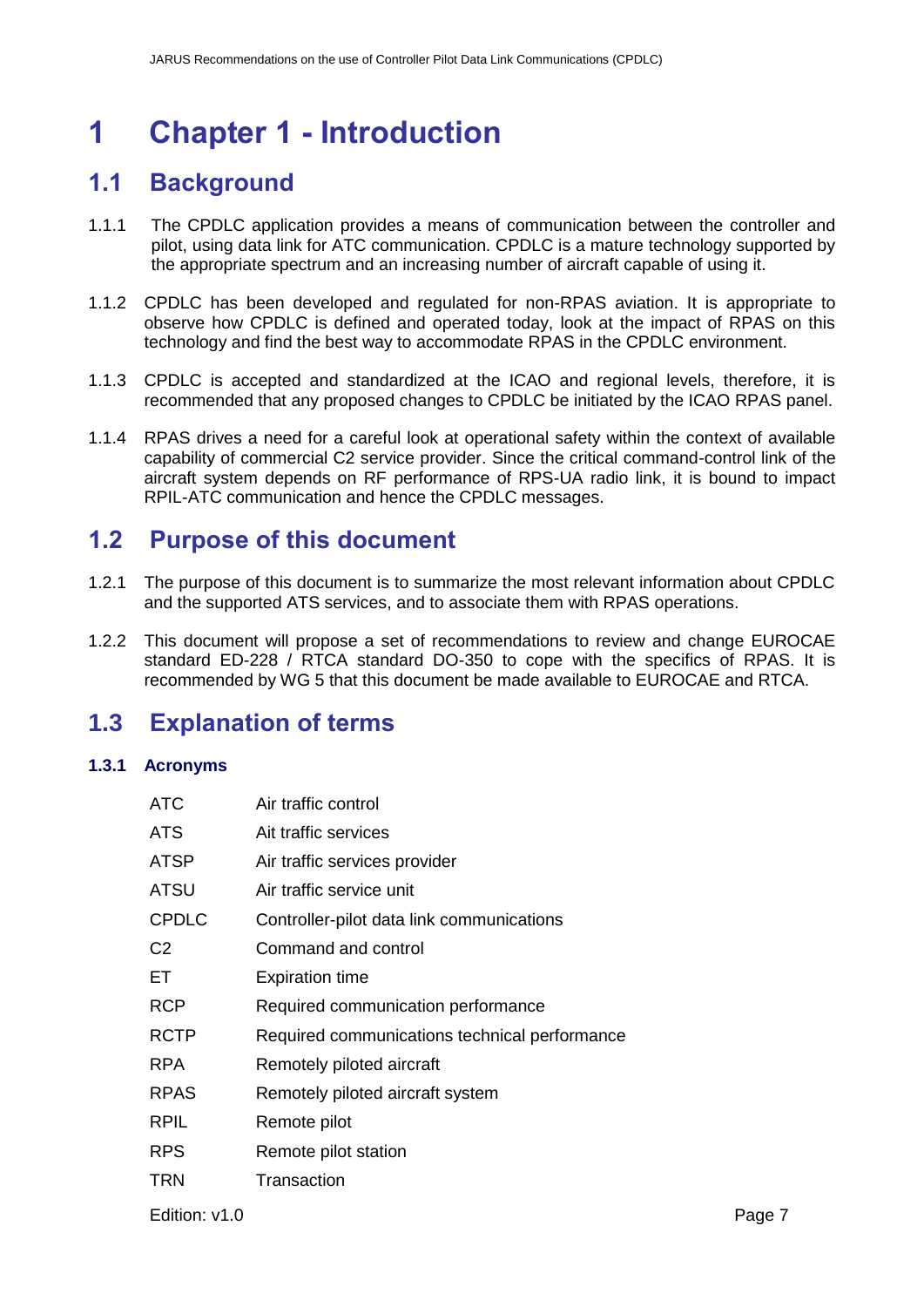| <b>TSD</b> | Time sequence diagram   |
|------------|-------------------------|
| <b>TT</b>  | <b>Transaction time</b> |

#### **1.3.2 Definitions**

| <b>Term</b>                                           | Definition (from ED-228/DO-350)                                                                                                                                                                                                                                                                                                                         |
|-------------------------------------------------------|---------------------------------------------------------------------------------------------------------------------------------------------------------------------------------------------------------------------------------------------------------------------------------------------------------------------------------------------------------|
| <b>End System</b>                                     | A system that contains the human-machine interface, application<br>processing, and is distinct from system components interfacing<br>the communication services.                                                                                                                                                                                        |
|                                                       | Note: This definition is modified from RTCA DO-264 /<br>EUROCAE ED-78A to remove technological dependencies.                                                                                                                                                                                                                                            |
| Initiator                                             | The human and/or machine that initiates a transaction.<br>NOTE: In some cases a human and a machine may both<br>contribute to the initiation of a message. For example, a human<br>may create a route clearance message and a machine may<br>conduct a conflict probe check on that message and/or append<br>an altimeter setting before it is released |
| Required<br>communication<br>performance (RCP)        | Required Communication Performance is a statement of the<br>performance requirements for operational communication in<br>support of specific ATS functions.                                                                                                                                                                                             |
| Required<br>communication<br>performance<br>technical | Required Communication Technical Performance is the set of<br>performance requirements bearing on the technical<br>communication ATM/CNS elements within RCP.                                                                                                                                                                                           |
| (RCTP)                                                | NOTE: RCTP is a statement of the performance requirements<br>for operational communication limited to the technical<br>communication portions of the communication process. (ICAO)                                                                                                                                                                      |
| Responder                                             | A human and/or machine party that is the target of a transaction<br>and is required to provide an operational response.                                                                                                                                                                                                                                 |
| TRN                                                   | Symbol used to designate monitored operational performance.                                                                                                                                                                                                                                                                                             |

### <span id="page-7-0"></span>**1.4 Reference documents**

The references in this document are listed below:

- a. ICAO Doc 4444
- b. ICAO Doc 9869
- c. ICAO Doc 10019
- d. JARUS RPAS C2 Link RCP concept V1.0
- e. EUROCAE ED 228 / RTCA DO-350
- f. EUROCAE C3 CONOPS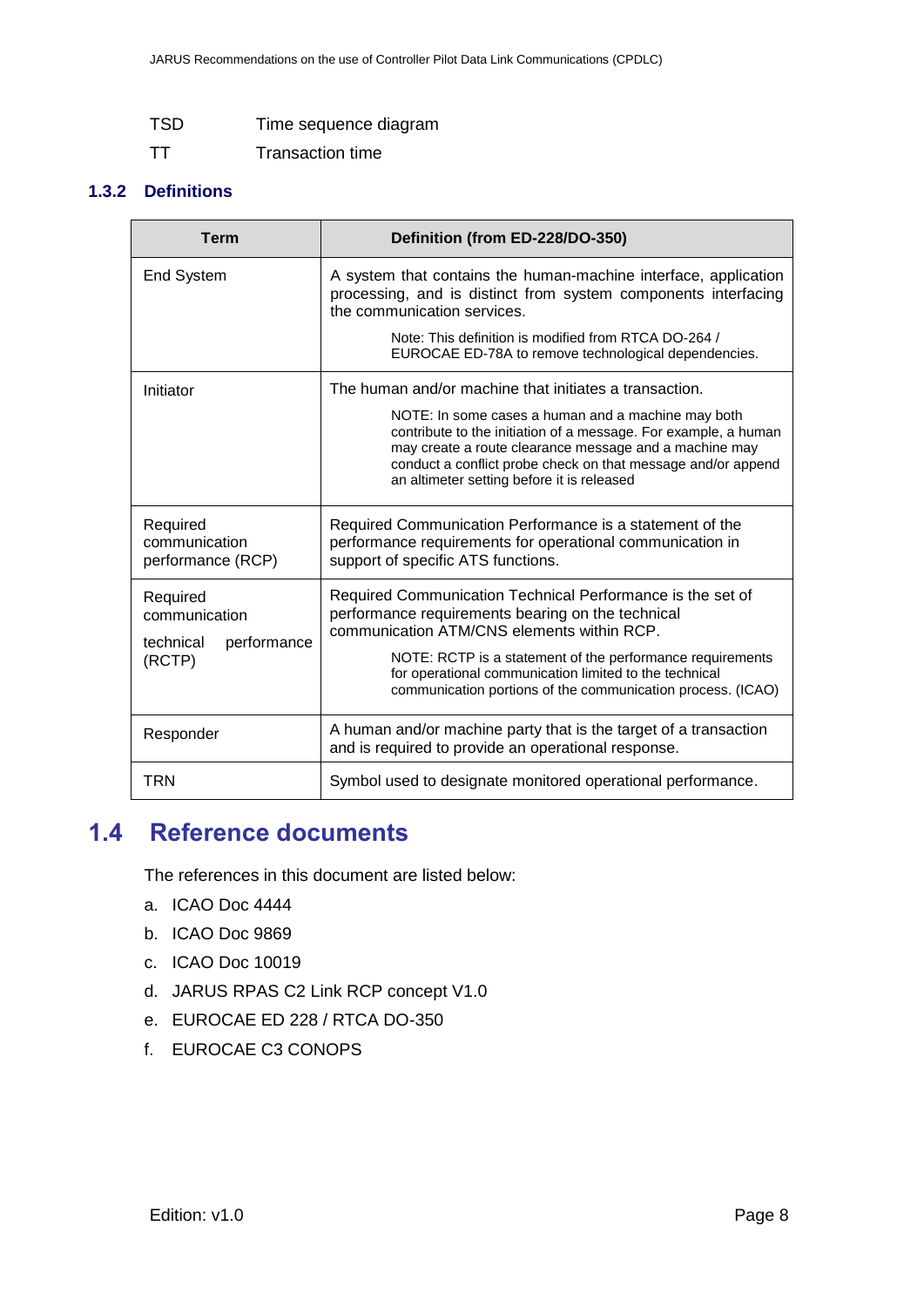## <span id="page-8-0"></span>**2 Chapter 2 – Overview of CPDLC FROM ED-228/DO-350**

### <span id="page-8-1"></span>**2.1 General**

#### **2.1.1 Description**

- 2.1.1.1 The data link services provide communication and surveillance capabilities for the ATSU to perform the following ATS services:
	- a) provide supplemental means to the controller to obtain information on the current position, actual progress, and intended movement of each aircraft for performing separation management;
	- b) provide supplemental means to the controller to issue clearances and information for performing separation management;
	- c) provide supplemental means to the flight crew to obtain clearances and instructions; and
	- d) provide primary or supplemental means to the flight crew to obtain flight information.
- 2.1.1.2 Data link services for ATS applications are characterized as follows:
	- a) used in situations where the delay or loss in operational data communications is not significant to the safety of operations. Delay or loss in operational data communications may be significant to operational usefulness of the system.
	- b) procedures are established to revert to ATC voice communications, as required by operating rules, and within acceptable time limits when data link service can no longer be provided.
	- c) required ATC communication, e.g., VHF voice, has the functionality and performance to satisfy the operational capability provided by the data link services in the event of loss of those data link services.
	- d) provides sufficient integrity of operational communications to avoid the need for procedural mitigation of anomalous
- 2.1.1.3 The CPDLC application provides a means of communication between the controller and the pilot, using data link for ATC communication. This application includes a set of clearance / information / request message elements which correspond to the phraseologies used in the radiotelephony environment.
	- a) The controller is provided with the capability to respond to messages, including emergencies, to issue clearances, instructions and advisories, and to request and provide information, as appropriate.
	- b) The pilot is provided with the capability to respond to messages, to request clearances and information, to report information, and to declare or cancel an emergency.
	- c) The pilot and the controller are provided with the capability to exchange messages which do not conform to defined formats (i.e. free text messages).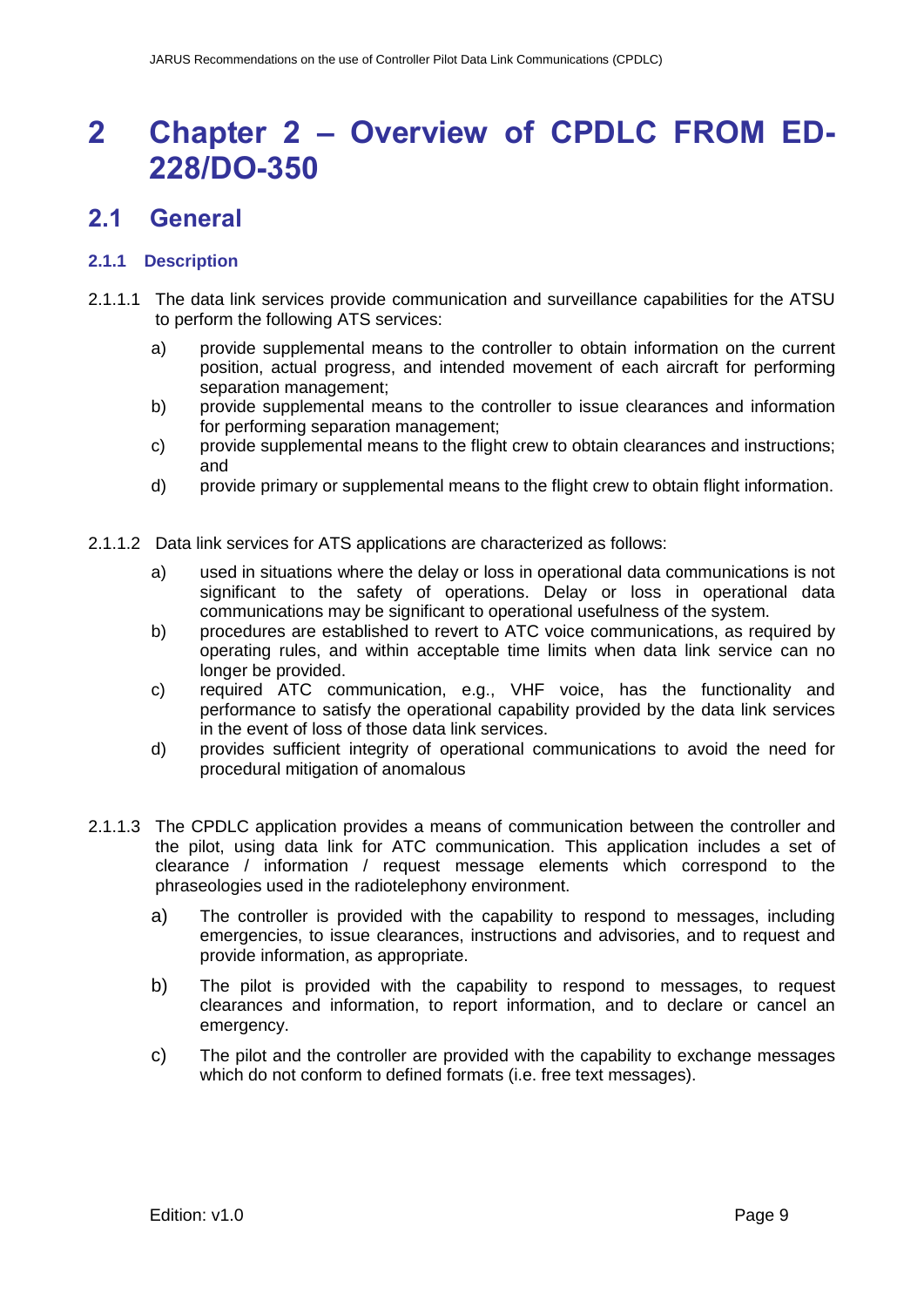- 2.1.1.4 Ground and airborne systems allow for messages to be appropriately displayed, printed when required and stored in a manner that permits timely and convenient retrieval should such action be necessary.
- 2.1.1.5 The high level description of the systems and services involved in support of the CPDLC application is provided by figure 1.



**Figure 1 Overview of the CNS/ATM system (ED-228)**

<span id="page-9-0"></span>2.1.1.6 Stakeholders roles and responsibilities and their interrelationships to ensure the compatibility and interoperability of the system elements are described in ED-228/DO-350.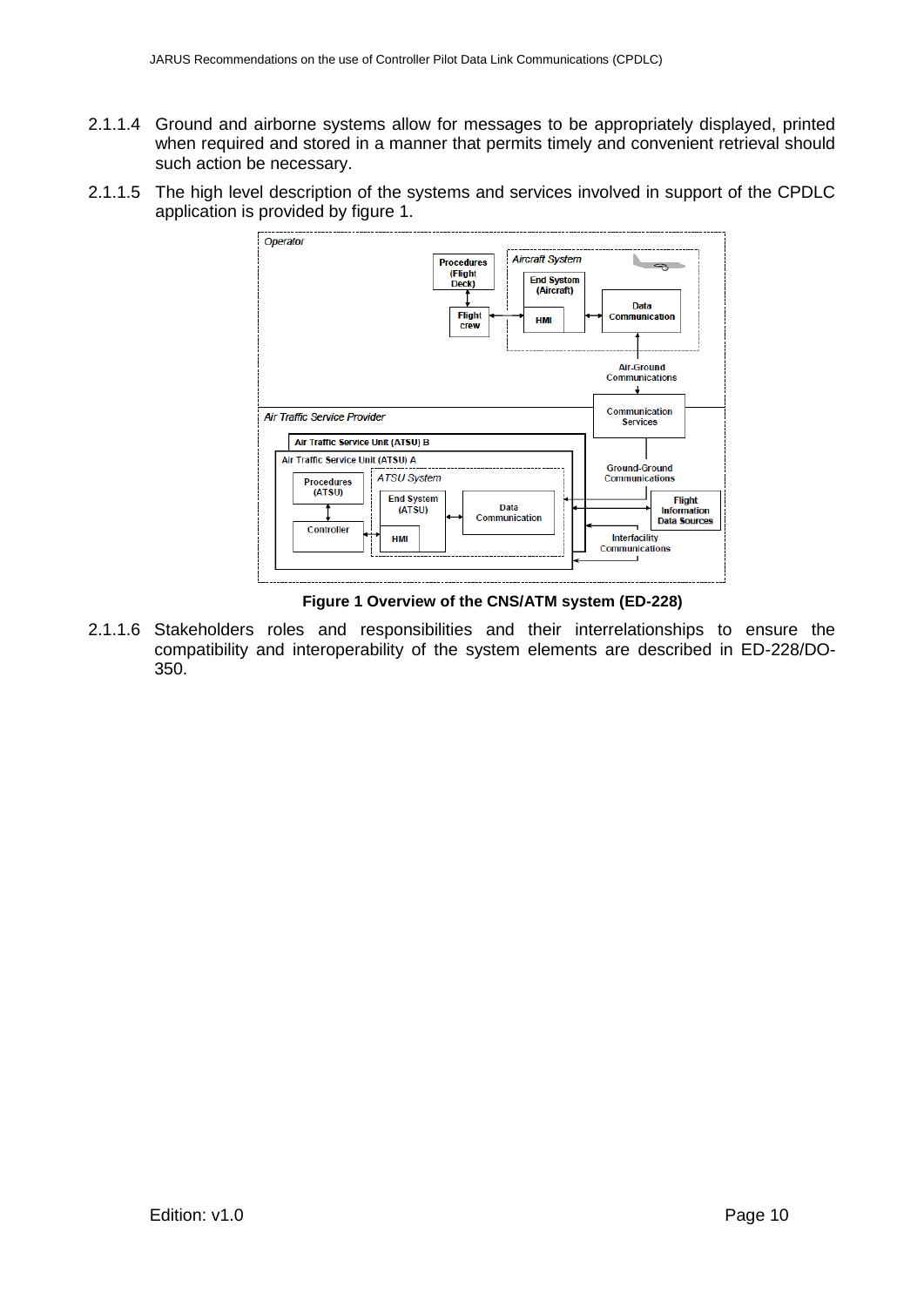#### **2.1.2 Apportionment of CPDLC**

- 2.1.2.1 Annex D / page D-10 of ED-228 describes the allocation for CPDLC. The performance requirements are provided against human and ATM/CNS elements of the data communication transaction.
	- The ATM/CNS elements are:
	- Aircraft system
	- Aircraft operator
	- ATS provider
	- Communication service provider
- 2.1.2.2 A CPDLC transaction is apportioned into ATM/CNS components for
	- Composition and recognition processing (initiator)
	- Monitor transaction (TRN)
	- Reaction (responder)
		- Technical communication (Technical system)
- 2.1.2.3 The technical system is further broken down into 3 technical sub-systems:
	- Aircraft system
	- Air traffic service unit (ATSU)
	- Communication service provider (CSP)

Each portion has to comply with performance requirements defined by the supported Air Traffic Service (ATS) function and desired operational environment.

#### **2.1.3 Required communication performance (RCP)**

2.1.3.1 The Required communication performance (RCP) is composed of the requirements of each of these three portions.

For transaction time, the formula used is:

 $RCP =$  Initiator + (RCTP + Responder) = Initiator + TRN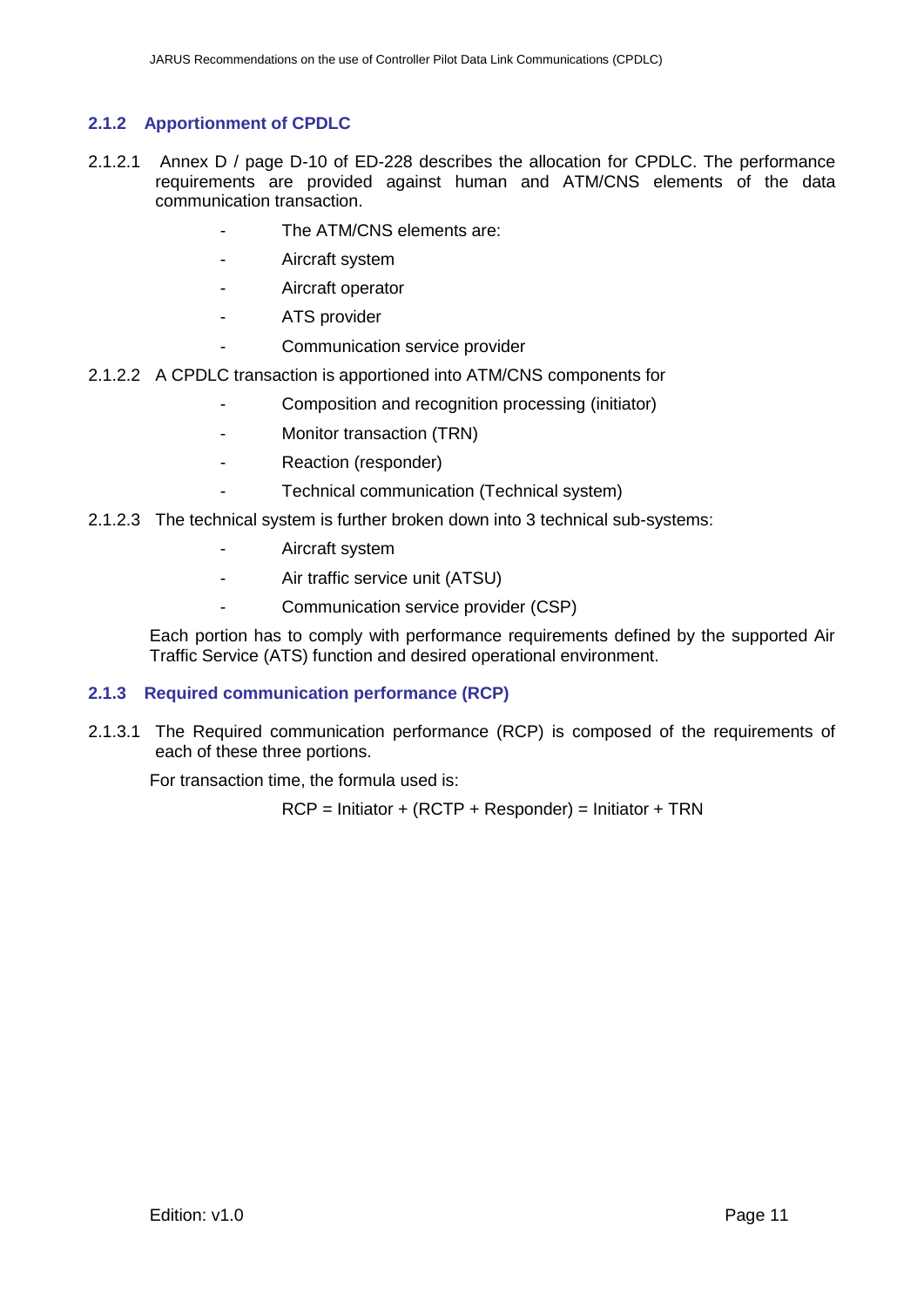#### 2.1.3.2 The TRN (transaction)

- starts when the initiator portion ends
- ends when the initiator receives an indication of the operational reply.

### <span id="page-11-0"></span>**2.2 CPDLC Performance requirements**

2.2.1 The performance requirements are stated in terms of RCP parameters,  $RCP<sup>1</sup>$  allocations and TRN allocations.

The allocation table clarifies the sequence and the RCTP apportioned to each of the 3 technical sub-systems (ATSU, CSP and aircraft):



**Figure 2 Performance and allocation model from ED-228 / DO-350**

- <span id="page-11-1"></span>2.2.2 The RCP specification parameters described in the standard are:
	- delay values for expiration time (ET),
	- Transaction time for 95% of all transactions (TT(95%)),

Note : Transaction time are apportioned per components and technical systems

- Continuity (ATSU, CSP and Aircraft),
- Availability (ATSU, CSP and Aircraft) and additional outage parameters for ATSU and CSP,
- Integrity (ATSU, CSP and Aircraft).

 $\overline{a}$ 

<sup>&</sup>lt;sup>1</sup> as described in ICAO Doc 9869.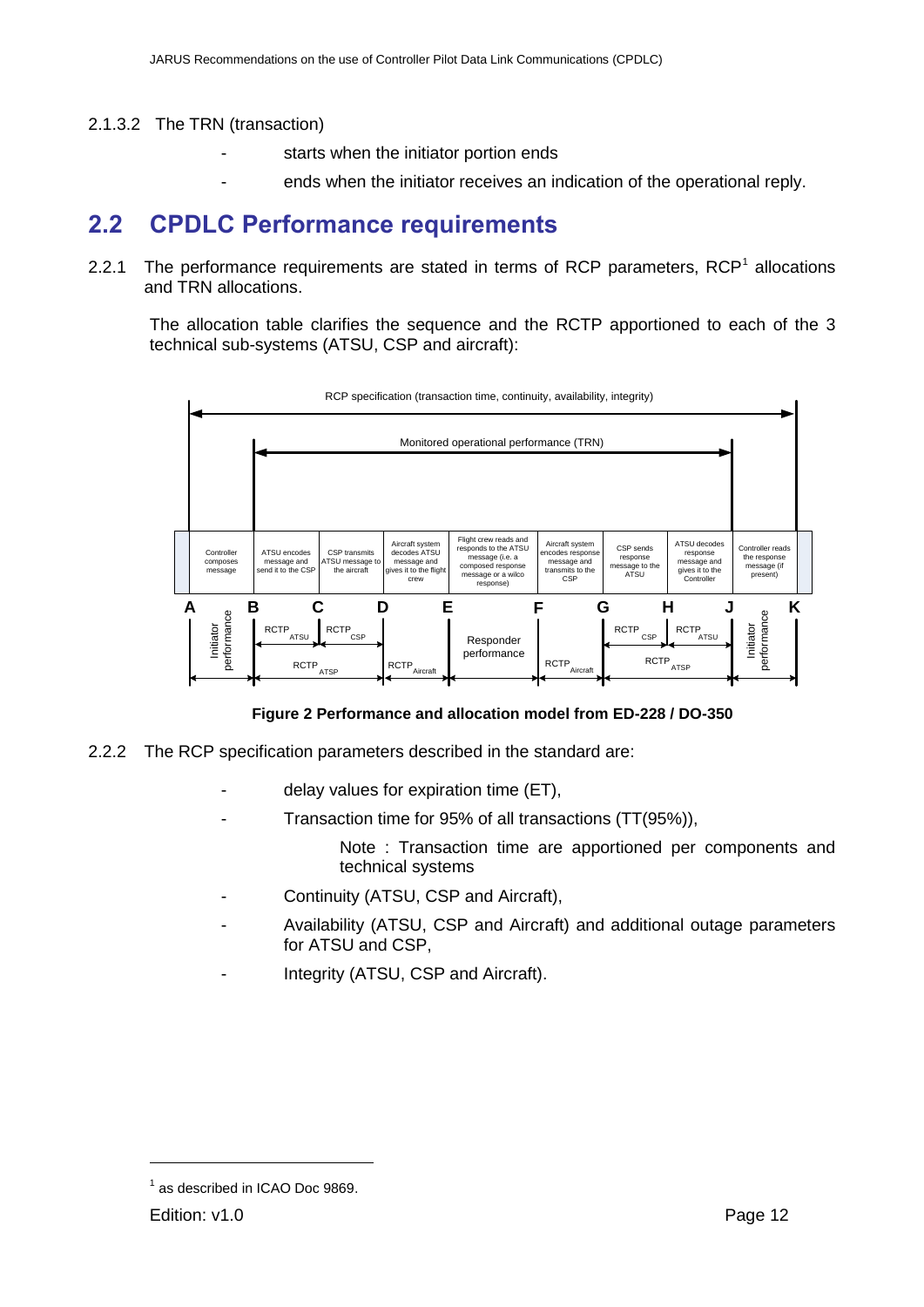## <span id="page-12-0"></span>**3 Chapter 3 – CPDLC in the RPAS context**

### <span id="page-12-1"></span>**3.1 RPAS communications architecture**

- 3.1.1 RPAS communications are commonly broken down as depicted in figure 3. RPAS communication architecture regarding data communications with ATC is one of the following:
	- The RPA receives information directly from the ATSP communication service provider and relays it to the remote pilot (architecture type 1, similar to manned aviation), or
	- There is an additional network, separate from the ATSP communication service provider, that passes the information to the RPA before the RPA relays it to the remote pilot (architecture type 2) , or
	- A direct communication line, which is not relayed by the RPA, is set between ATC and the remote pilot (architecture type 3).
- 3.1.2 Architecture type 1 has the most similarity with the current ATS data link communications architecture. Architecture types 2 and 3 are of a totally different nature and no standards have been developed yet to support them.
- 3.1.3 This document will focus on architecture type 1 only. Architecture types 2 and 3 will have to be considered in the future, when RPAS deployment will:
	- be mature enough to justify investing into this new communications system architecture, or
	- generate a saturation effect on available communications spectrum due to a dramatic increase of the overall traffic.



<span id="page-12-2"></span>**Figure 3 RPAS communications**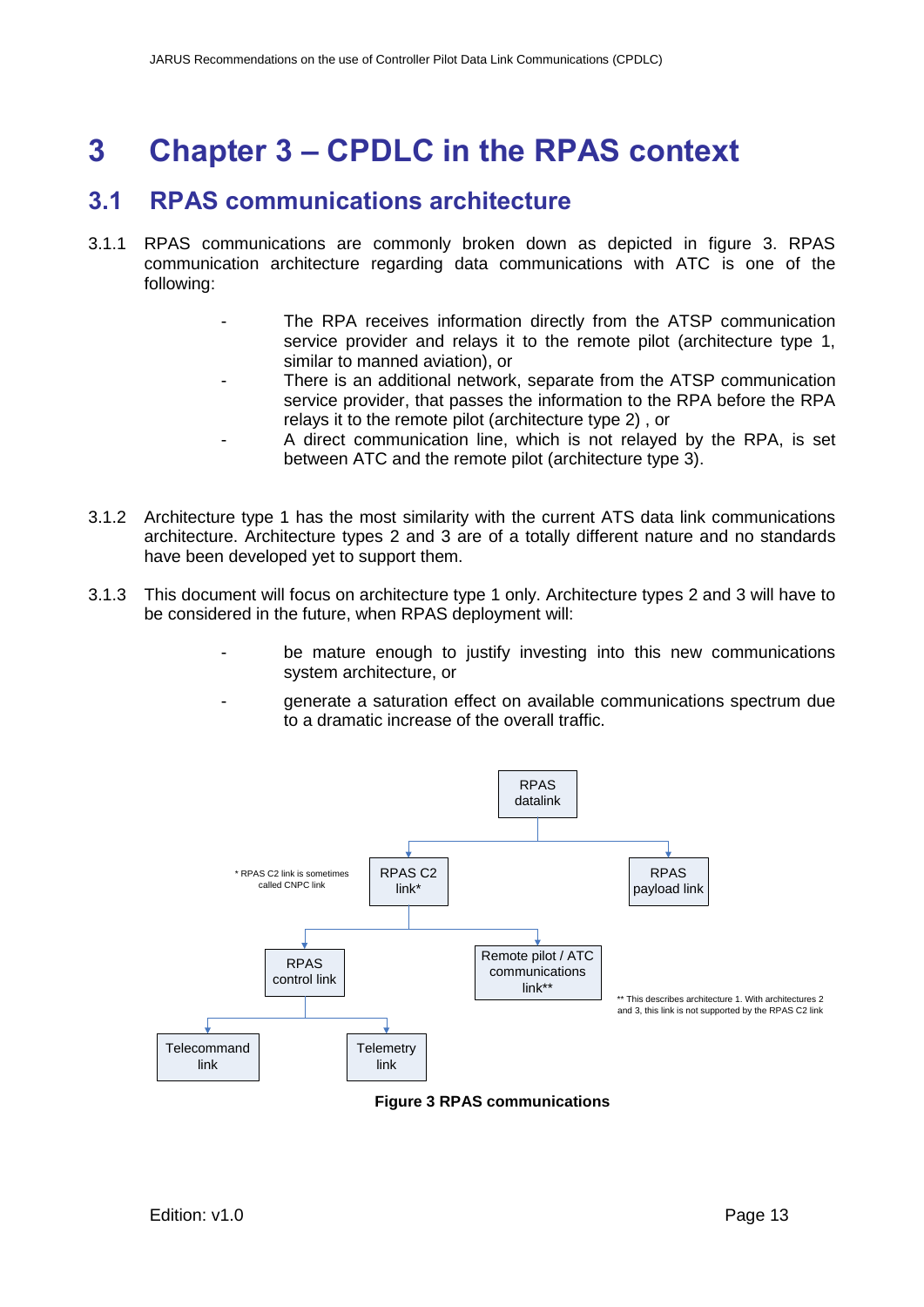- 3.1.4 The ED-228/DO-350 time sequence diagram describing the CPDLC transaction should be modified to be compatible with the RPAS communication system architecture.
- 3.1.5 It is assumed that an RPAS will have to meet the same CPDLC RCP than manned aviation in the same operational context (e.g. RCP 240, RCP 400…).

### <span id="page-13-0"></span>**3.2 Transposition of CPDLC typology to RPAS**

#### **3.2.1 Description of the elements**

- 3.2.1.1 According to ICAO Document 10019, RPA is the aircraft. But substituting "aircraft" by "RPA" in ED/228/DO350 would be functionally inoperative because the ATM data could not reach the remote pilot.
- 3.2.1.2 To meet the functionalities of the CPDLC operational capability, and to be in line with ICAO Doc 10019, the aircraft system element from figure 1 must be replaced by a RPA element, a command and control link (C2 link) and a RPS element. Those substituting elements must meet the same performance requirements as the former "aircraft". All the other elements remain the same as components of the current service (figure 4).
- 3.2.1.3 The main differences to address in the RPAS context are:
	- There is another communications service (RPAS C2 datalink) between the aircraft communications system and the remote pilot/HMI. This communication service is of the responsibility (contracted or directly provided) of the RPAS operator; it is not the same communication service provider described in ED-228 / DO-350.
	- There are communication systems, data processing and interfaces on board the RPA and in the RPS.



<span id="page-13-1"></span>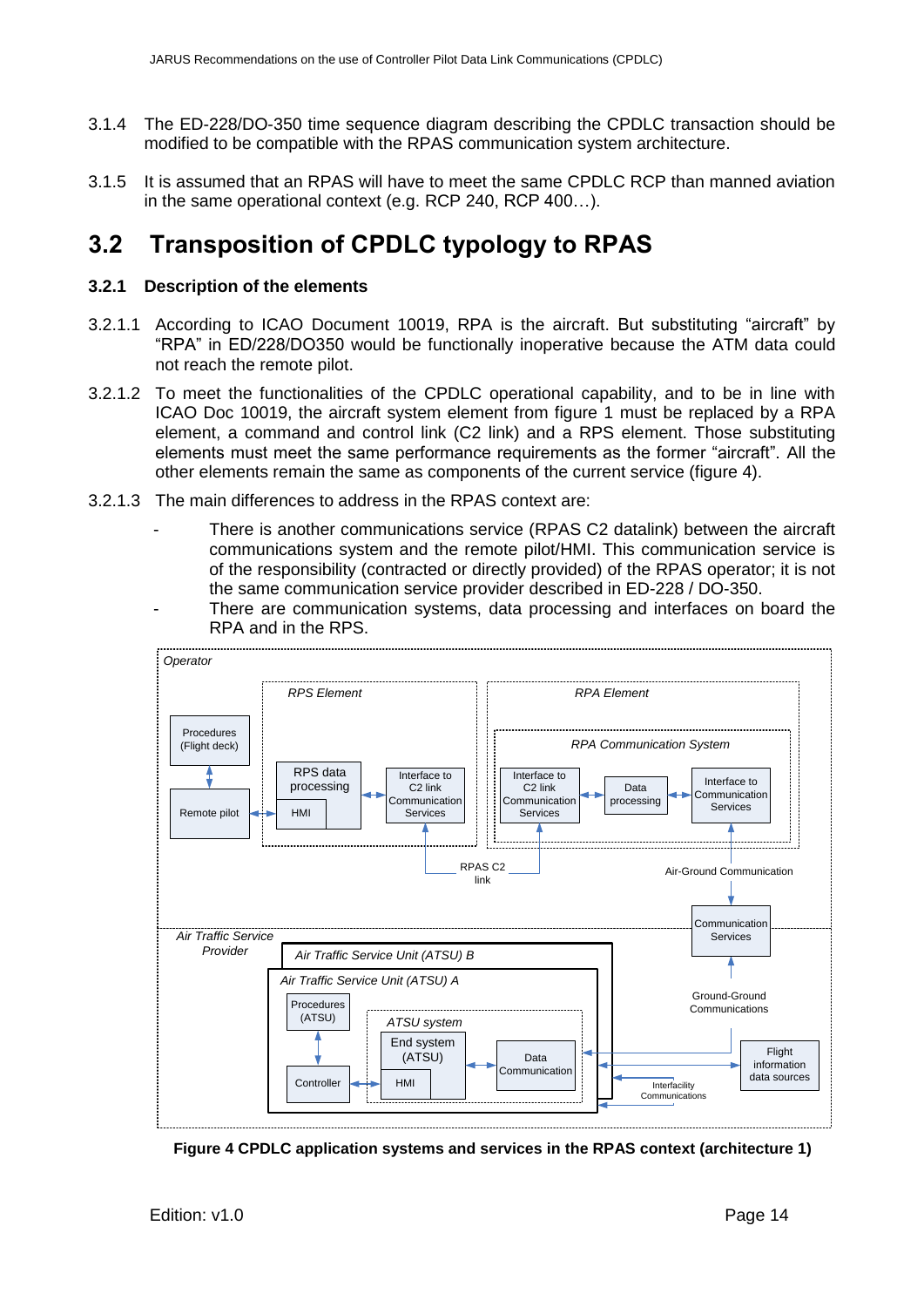#### **3.2.2 Description of the portions of the CPDLC RCP model**

3.2.2.1 The current apportionment of RCTP in ED-228 / DO-350 to the aircraft implies that the RPA, the RPAS C2 link and the RPS are composing the aircraft allocation, each of them being allocated with a RCTP. It leads to an updated architecture model (figure 5).



**Figure 5 RPAS CPDLC architecture**

<span id="page-14-0"></span>The C2 Link RCP parts are being changed into RLP to be consistent with the approved JARUS terminology on the "RCP" concept applicable to the C2 Link.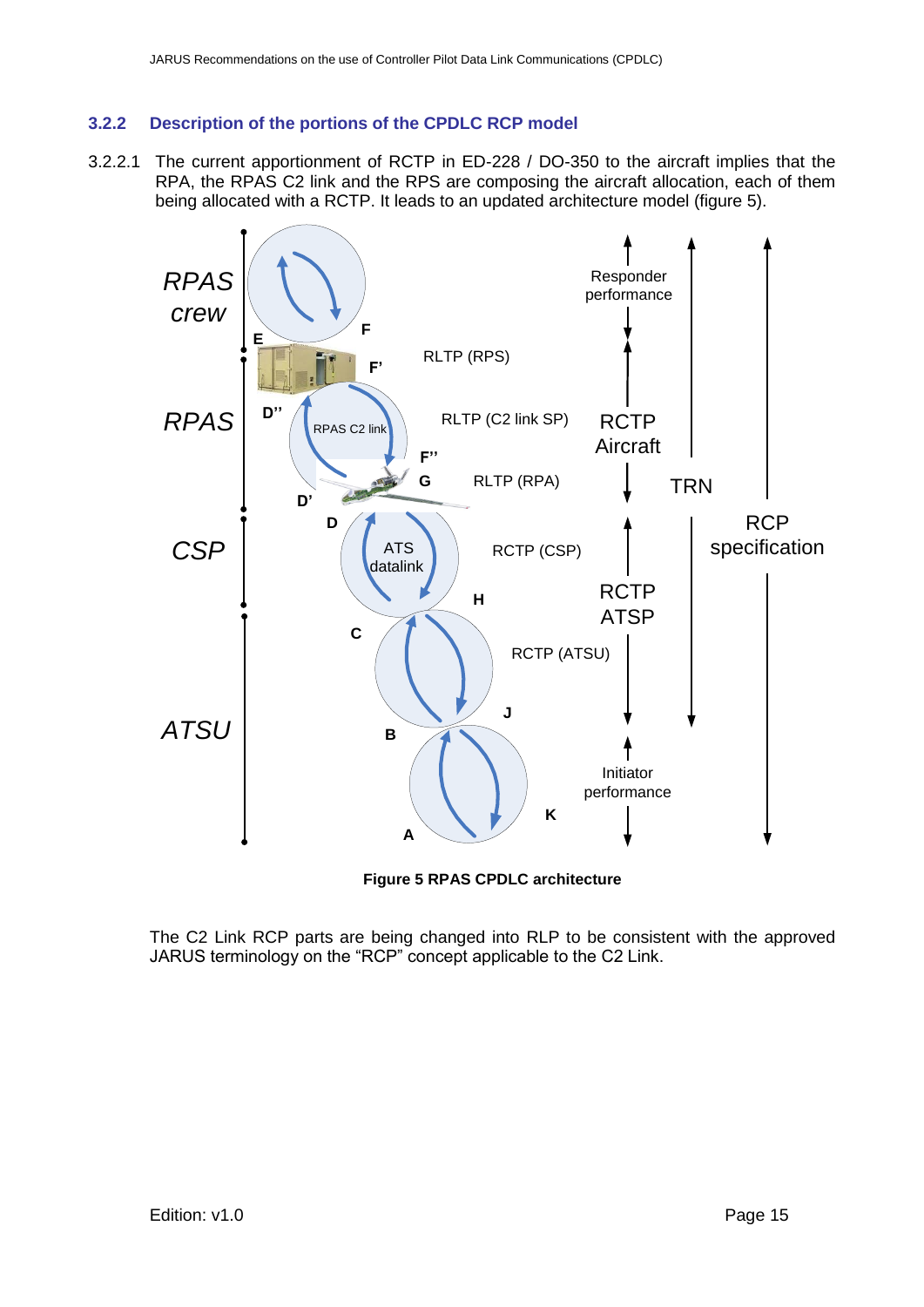3.2.2.2 The apportionment has to be refined as there are additional sub-systems contributing to the performance at the aircraft level. The [D,E] and the [F,G] portions have to be broken down in 3 sub-portions. The letters D' and D'' (respectively F' and F'') are introduced to take into account the RPA, the C2 link and the RPS sub-systems (figure 6). Figure 4 describes the RPA, the C2 link and the RPS parts as the "RPA communication system", the "RPAS C2 link" and the "RPS element".



#### **Figure 6 RPAS CPDLC performance and allocation model**

<span id="page-15-0"></span>The CPDLC time sequence diagram (TSD) is therefore refined as depicted in figure 7:



<span id="page-15-1"></span>**Figure 7 Time sequence diagram for CPDLC in RPAS context**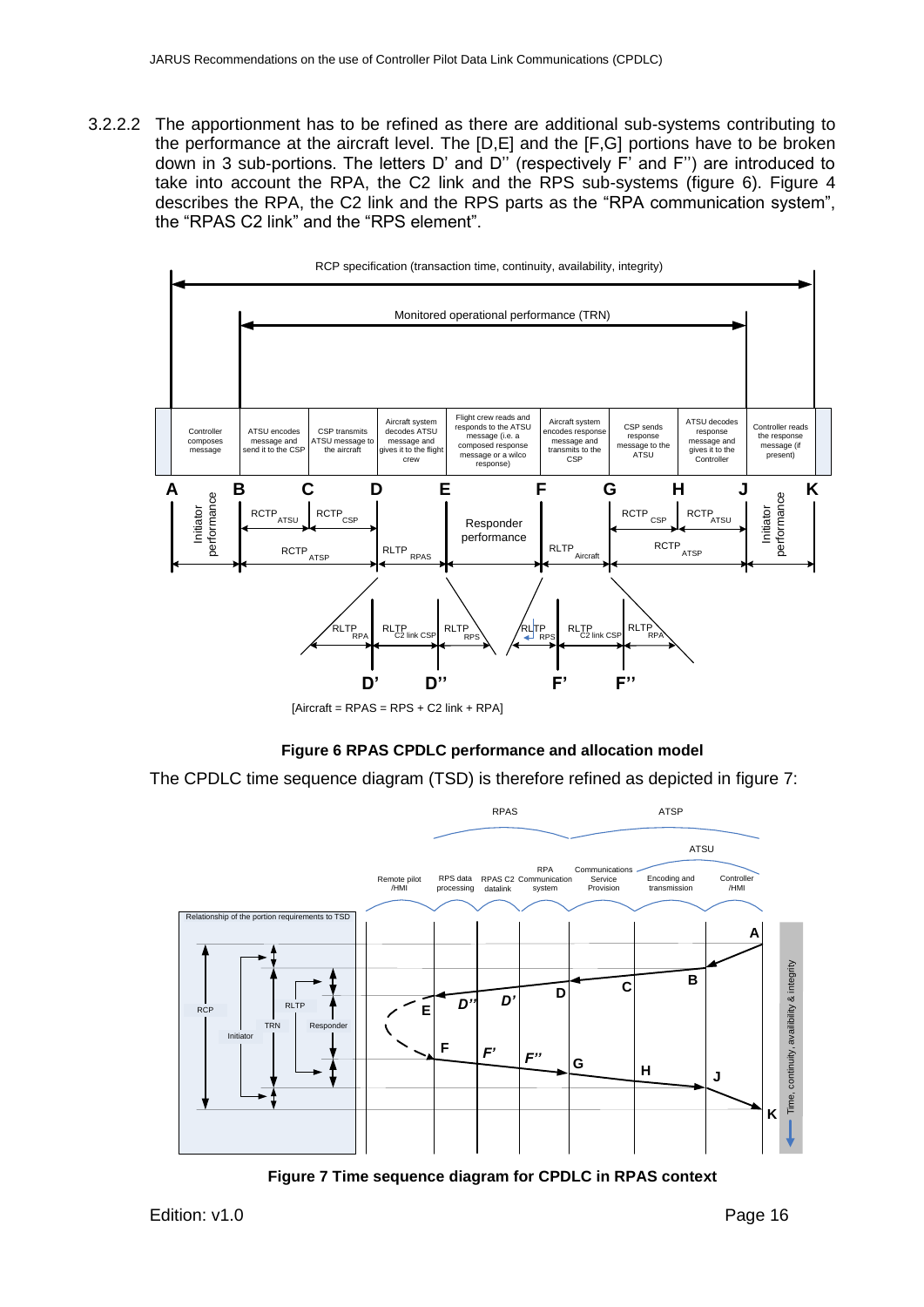- 3.2.2.3 In ED-228/DO-350, the performance parameters are set taking into account the safety levels and the operational environment. It is very unlikely that the values will be increased to accommodate the additional RPAS sub-systems and especially the C2 datalink performance, when used for CPDLC purposes.
- 3.2.2.4 This means that if the C2 link is used to support ATS/voice data services, the RPAS design (and C2 link service provision) will have to comply with the aircraft performance parameter from ED-228/DO350 (RCTP<sub>aircraft</sub>) and its associated availability, continuity and integrity requirements, regardless of the specific design of an RPAS compared to a manned aircraft.
- 3.2.2.5 Future work plan for JARUS WG 5 could include a study on the relevance of setting availability, continuity and integrity parameters for the C2 link provision unplanned outage.

#### **3.2.3 Demonstration of compliance**

- 3.2.3.1 The aircraft installer should demonstrate compliance to RCP aircraft allocations, and necessary interoperability to provide assurance that the ground control station and UA are compatible with other components of the CPDLC system with which they interface with, as well as post implementation monitoring and corrective action of the RCP aircraft allocations.
- 3.2.3.2 In accordance with existing acceptable practices, when the operator establishes their contracts with the Communication Service Providers (CSP) it is imperative that they include the required RCP criteria allocated to CSP; and the operator's responsibilities include operationally monitor, detect and resolve non-compliant performance for the RCP operator allocations.